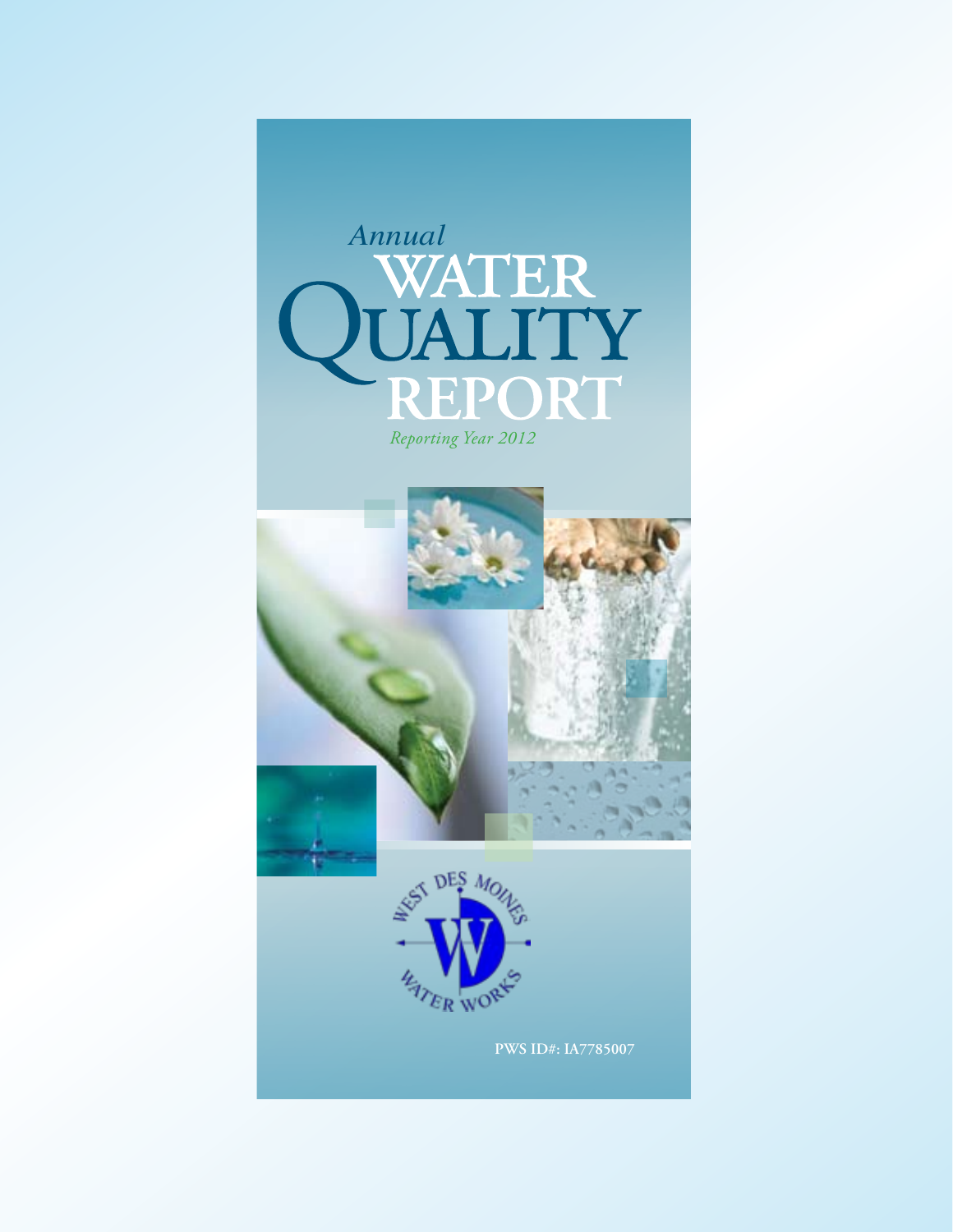#### There When You Need Us

We are once again proud to present our annual water quality report covering all testing performed between January 1 and December 31, 2012. Over the years, we have dedicated ourselves to producing drinking water that meets all state and federal standards. We continually strive to adopt new methods for delivering the best-quality drinking water to you. As new challenges to drinking water safety emerge, we remain vigilant in meeting the goals of source water protection, water conservation, and community education while continuing to serve the needs of all our water users.

Please remember that we are always available to assist you should you ever have any questions or concerns about your water.

#### Community Participation

You are invited to participate in our public forum<br>and voice your concerns about your drinking water. The West Des Moines Water Works Board of Trustees meets at 4 p.m. on the 3rd Monday of each month. Meetings are held at the A.C. Ward Municipal Water Treatment Plant, 1505 Railroad Avenue, West Des Moines, Iowa.

#### Important Health Information

Some people may be more vulnerable to contaminants<br>in drinking water than the general population. Immunocompromised persons such as persons with cancer undergoing chemotherapy, persons who have undergone organ transplants, people with HIV/AIDS or other immune system disorders, some elderly, and infants may be particularly at risk from infections. These people should seek advice about drinking water from their health care providers. The U.S. EPA/CDC (Centers for Disease Control and Prevention) guidelines on appropriate means to lessen the risk of infection by *Cryptosporidium* and other microbial contaminants are available from the Safe Drinking Water Hotline at (800) 426-4791 or http://water.epa.gov/drink/hotline.

## Substances That Could Be in Water

To ensure that tap water is safe to drink, the U.S. **L** EPA prescribes regulations limiting the amount of certain contaminants in water provided by public water systems. U.S. Food and Drug Administration regulations establish limits for contaminants in bottled water, which must provide the same protection for public health. Drinking water, including bottled water, may reasonably be expected to contain at least small amounts of some contaminants. The presence of these contaminants does not necessarily indicate that the water poses a health risk.

The sources of drinking water (both tap water and bottled water) include rivers, lakes, streams, ponds, reservoirs, springs, and wells. As water travels over the surface of the land or through the ground, it dissolves naturally occurring minerals, in some cases, radioactive material, and substances resulting from the presence of animals or from human activity. Substances that may be present in source water include:

**Microbial Contaminants**, such as viruses and bacteria, which may come from sewage treatment plants, septic systems, agricultural livestock operations, or wildlife;

**Inorganic Contaminants**, such as salts and metals, which can be naturally occurring or may result from urban stormwater runoff, industrial or domestic wastewater discharges, oil and gas production, mining, or farming;

**Pesticides and Herbicides**, which may come from a variety of sources such as agriculture, urban stormwater runoff, and residential uses;

**Organic Chemical Contaminants**, including synthetic and volatile organic chemicals, which are by-products of industrial processes and petroleum production and may also come from gas stations, urban stormwater runoff, and septic systems;

**Radioactive Contaminants**, which can be naturally occurring or may be the result of oil and gas production and mining activities.

For more information about contaminants and potential health effects, call the U.S. EPA's Safe Drinking Water Hotline at (800) 426-4791.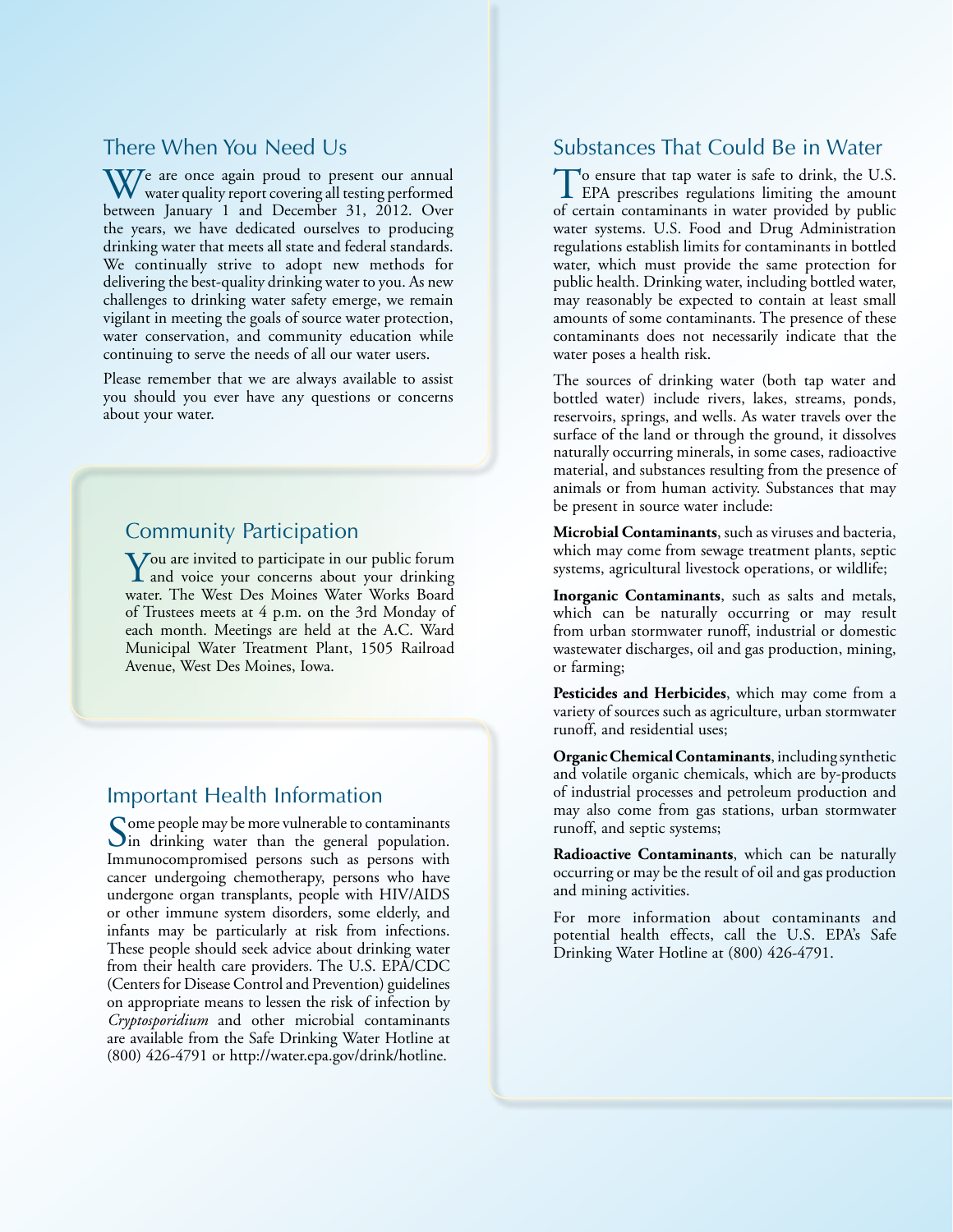# Lead in Home Plumbing

If present, elevated levels of lead can cause serious health problems, especially for pregnant women and young children.<br>Lead in drinking water is primarily from materials and components associated with service lines and h f present, elevated levels of lead can cause serious health problems, especially for pregnant women and young children. are responsible for providing high-quality drinking water, but we cannot control the variety of materials used in plumbing components. When your water has been sitting for several hours, you can minimize the potential for lead exposure by flushing your tap for 30 seconds to 2 minutes before using water for drinking or cooking. If you are concerned about lead in your water, you may wish to have your water tested. Information on lead in drinking water, testing methods, and steps you can take to minimize exposure is available from the Safe Drinking Water Hotline or at www.epa.gov/safewater/lead.



#### Where Does My Water Come From?

West Des Moines Water Works obtains a<br>portion of its water from 19 shallow wells (all between 40 and 50 feet deep) that draw water from the Raccoon River Alluvial Aquifer. Water is also obtained from three wells drilled into the much deeper Jordan Aquifer (2,500 feet deep). In addition, some West Des Moines water is purchased from the Des Moines Water Works (DMWW). This is treated and purified water from the Raccoon and Des Moines Rivers which is blended with treated water from the West Des Moines Water Works. Approximately 4,500 West Des Moines Water Works customers (see map) receive their water solely from the Des Moines Water Works.

#### What Causes the Pink Stain on Bathroom Fixtures?

The reddish-pink color frequently noted in bathrooms on shower stalls, tubs, tile, toilets, sinks, toothbrush holders, and on pets' water bowls is caused by the growth of the bacterium *Serratia marcesens*. Serratia is commonly isolated from soil, water, plants, insects, and vertebrates (including man). The bacteria can be introduced into the house through any of the above mentioned sources. The bathroom provides a perfect environment (moist and warm) for bacteria to thrive.

The best solution to this problem is to continually clean and dry the involved surfaces to keep them free from bacteria. Chlorine-based compounds work best, but keep in mind that abrasive cleaners may scratch fixtures, making them more susceptible to bacterial growth. Chlorine bleach can be used periodically to disinfect the toilet and help to eliminate the occurrence of the pink residue. Keeping bathtubs and sinks wiped down using a solution that contains chlorine will also help to minimize its occurrence.

Serratia will not survive in chlorinated drinking water.

# UESTIONS?

For more information about this report, or for any questions relating to your drinking water, please call Mitch Pinkerton, Water Production Manager, at (515) 222-3465.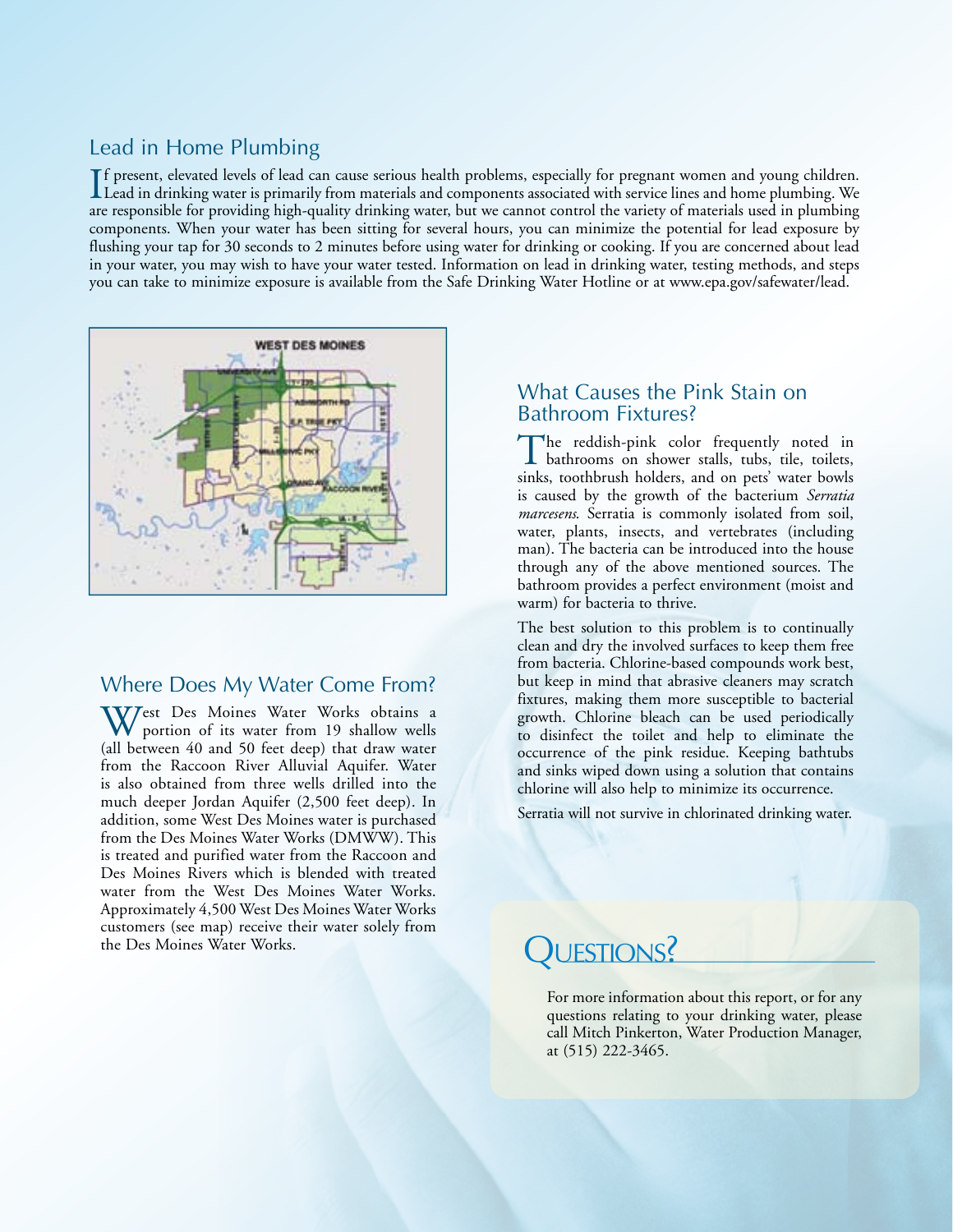#### Source Water Assessment

A Source Water Assessment (SWA) is an evaluation by the Iowa Department of Natural<br>Resources (IDNR) of the delineated area around our listed sources through which contaminants, if present, could migrate and reach our source water. The assessment also includes an inventory of potential sources of contamination within the delineated area, and a determination of the water supply's susceptibility to contamination by the identified potential sources.

West Des Moines Water Works' SWA has determined the Raccoon River Alluvial Aquifer to be highly susceptible to contamination because the characteristics of the aquifer and overlying materials allow contaminants to move through the aquifer fairly quickly. The alluvial wells will be most susceptible to dry cleaners, gas stations, industrial sites and wastewater dischargers. It is important to note that no contaminants resulting from these activities have been found in your drinking water.

The SWA has also determined that the Jordan Aquifer is not susceptible to contamination because the characteristics of the aquifer and overlying materials prevent easy access of contaminants to the aquifer. The Jordan Aquifer will not be susceptible to most contaminant sources except through pathways to the aquifer such as abandoned or poorly maintained wells.

Des Moines Water Works' Source Water Assessment identifies contaminants having an impact on the Raccoon and Des Moines River watersheds. Call (515) 222-3460 to request a copy of either SWA. The lab test results for both utilities are listed in this report.

#### Naturally Occurring Bacteria

The simple fact is, bacteria and other microorganisms inhabit our world. They can be found all around us: in our food, on our skin, in our bodies, and in the air, soil, and water. Some are harmful to us and some are not. Coliform bacteria are common in the environment and are generally not harmful themselves. The presence of this bacterial form in drinking water is a concern because it indicates that the water may be contaminated with other organisms that can cause disease. Throughout the year, we tested many water samples for coliform bacteria. In that time, none of the samples came back positive for the bacteria. Federal regulations require that public water that tests positive for coliform bacteria must be further analyzed for fecal coliform bacteria. Fecal coliform are present only in human and animal waste. Because these bacteria can cause illness, it is unacceptable for fecal coliform to be present in water at any concentration. Our tests indicate no fecal coliform is present in our water.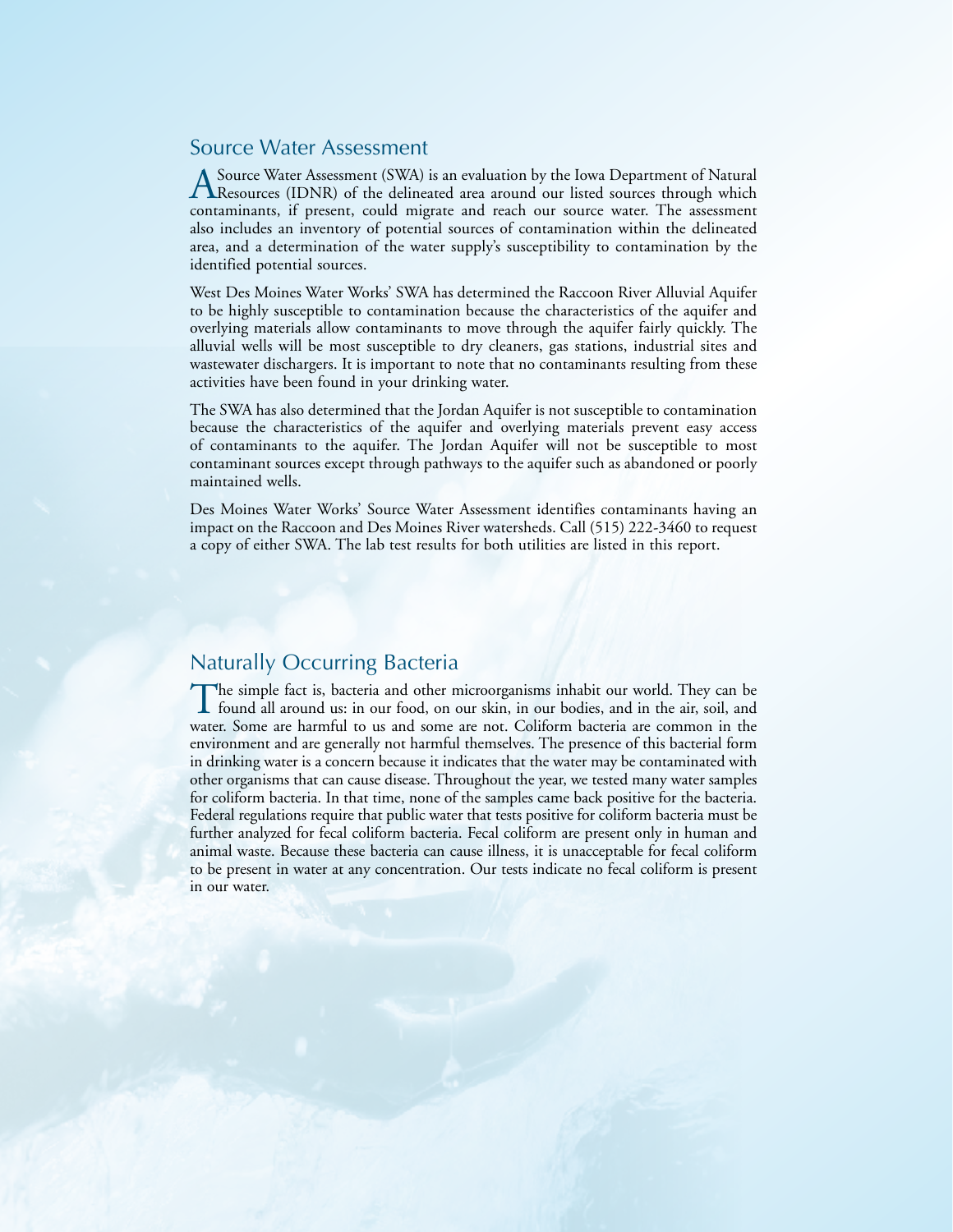

# What is the typical per-day water usage?

While usage varies from community to community and person to person, on average, Americans use 183 gallons of water a day for cooking, washing, flushing, and watering purposes. The average family turns on the tap between 70 and 100 times daily. About 74% of home water usage occurs in the bathroom, about 21% in the laundry room, and about 5% in the kitchen.

## Why do water pipes tend to break in winter?

Liquids generally contract when frozen and become more dense; however, the unique qualities of water cause it to expand by up to 9% when it freezes. That is why water pipes burst when temperatures reach the freezing mark.

#### How much water is used to create the food we eat each year?

The average American consumes 1,500 pounds of food each year; 1,000 gallons of water are required to grow and process each pound of that food. Thus, 1.5 million gallons of water is invested in the food eaten annually by just one person! This 200,000-plus cubic feet of water per person is enough to cover a football field four feet deep.

## Is it okay to use hot water from the tap for cooking and drinking?

No, ALWAYS use cold water. Hot water is more likely to contain rust, copper, and lead from household plumbing and water heaters. These harmful substances can dissolve into hot water faster than they do into cold water, especially when the faucet has not been used for an extended period of time.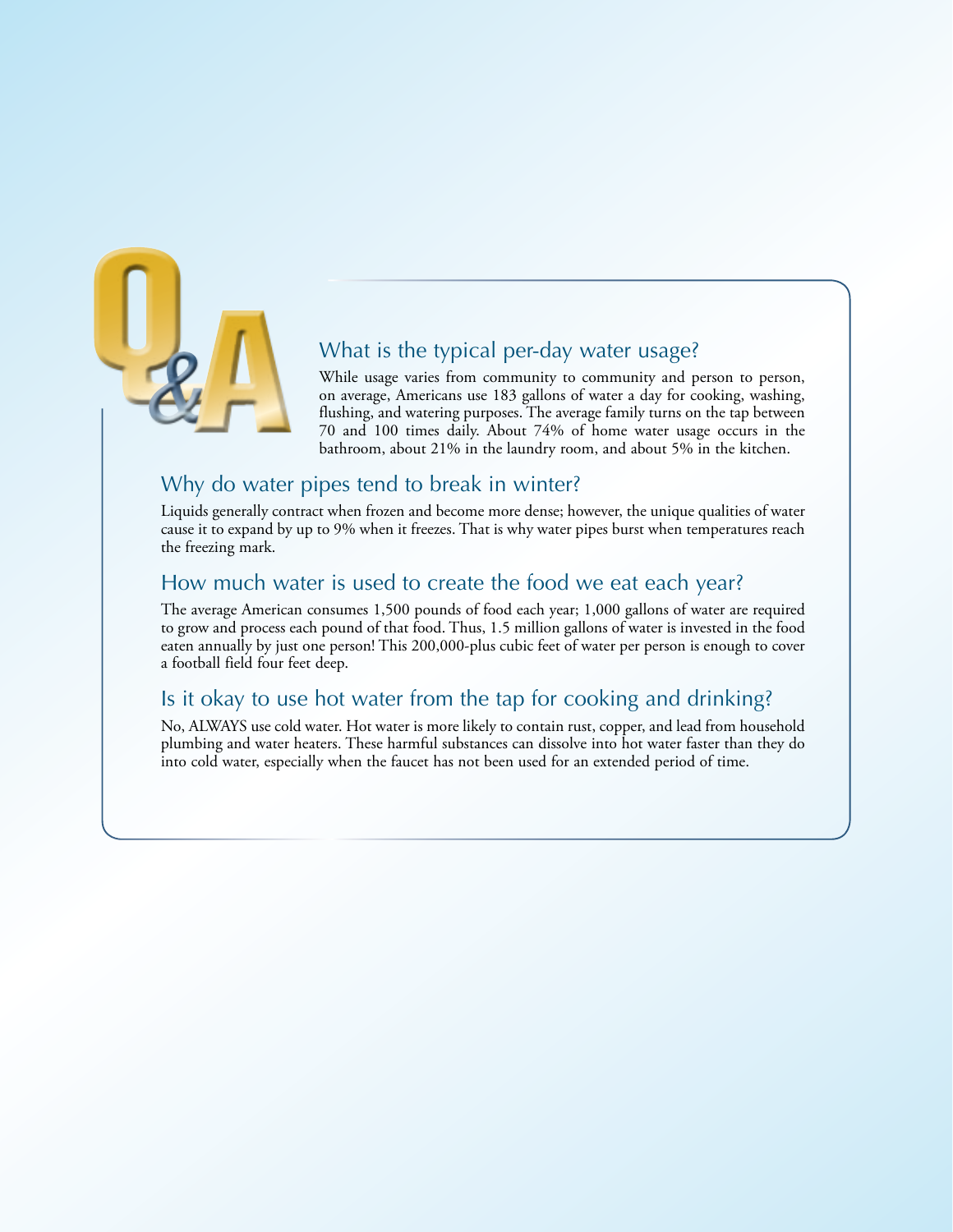# Sampling Results

During the past year, we have taken hundreds of water samples in order to determine the presence of any radioactive, biological, inorganic, volatile organic, or synthetic organic organic organic organic organic organic org year because the concentrations of those substances do not change frequently. In these instances, the most recent sample data are included, along with the year in which the sample was taken.

Des Moines Water Works operates two wells known as Aquifer Storage and Recovery (ASR) Wells. Treated water is injected into the wells during cold-weather months and recovered for use during warm-weather months. Year 2012 testing data unique to this water can be seen in the tables.

| <b>REGULATED SUBSTANCES</b>                                |                               |                                                                                                 |                        |                                                        |                          |                                                           |                          |                                  |                          |                                  |                          |                                  |                          |                  |                                                                                                                                         |
|------------------------------------------------------------|-------------------------------|-------------------------------------------------------------------------------------------------|------------------------|--------------------------------------------------------|--------------------------|-----------------------------------------------------------|--------------------------|----------------------------------|--------------------------|----------------------------------|--------------------------|----------------------------------|--------------------------|------------------|-----------------------------------------------------------------------------------------------------------------------------------------|
|                                                            |                               | <b>West Des Moines Water</b><br><b>Works A.C. Ward Municipa</b><br><b>Water Treatment Plant</b> |                        | <b>Des Moines Water Works</b><br><b>McMullen Plant</b> |                          | <b>Des Moines Water Works</b><br><b>Fleur Drive Plant</b> |                          | <b>LP Moon ASR Well</b>          |                          | <b>McMullen Plant ASR Well</b>   |                          |                                  |                          |                  |                                                                                                                                         |
| <b>SUBSTANCE</b><br>(UNIT OF MEASURE)                      | <b>YEAR</b><br><b>SAMPLED</b> | <b>MCL</b><br>[MRDL]                                                                            | <b>MCLG</b><br>[MRDLG] | <b>AMOUNT</b><br><b>DETECTED</b>                       | <b>RANGE</b><br>LOW-HIGH | <b>AMOUNT</b><br><b>DETECTED</b>                          | <b>RANGE</b><br>LOW-HIGH | <b>AMOUNT</b><br><b>DETECTED</b> | <b>RANGE</b><br>LOW-HIGH | <b>AMOUNT</b><br><b>DETECTED</b> | <b>RANGE</b><br>LOW-HIGH | <b>AMOUNT</b><br><b>DETECTED</b> | <b>RANGE</b><br>LOW-HIGH | <b>VIOLATION</b> | <b>TYPICAL SOURCE</b>                                                                                                                   |
| <b>Alpha Emitters</b> (pCi/L)                              | 2012                          | 15                                                                                              | $\mathbf{0}$           | 3.5                                                    | <b>NA</b>                | <b>NA</b>                                                 | <b>NA</b>                | 1.6                              | <b>NA</b>                | <b>NA</b>                        | <b>NA</b>                | <b>NA</b>                        | <b>NA</b>                | N <sub>o</sub>   | Erosion of natural<br>deposits                                                                                                          |
| <b>Arsenic</b> (ppb)                                       | 2009                          | 10                                                                                              | $\overline{0}$         | <b>NA</b>                                              | <b>NA</b>                | NA                                                        | <b>NA</b>                | <b>NA</b>                        | <b>NA</b>                | $\overline{2}$                   | NA                       | <b>NA</b>                        | $NA\Omega$               | No               | Erosion of natural<br>deposits; Runoff from<br>orchards; Runoff from<br>glass and electronics<br>production wastes                      |
| Chlorine (ppm)                                             | 2012                          | $[4]$                                                                                           | $[4]$                  | 0.9                                                    | $0.04 - 2.05$            | <b>NA</b>                                                 | <b>NA</b>                | <b>NA</b>                        | <b>NA</b>                | NA                               | <b>NA</b>                | <b>NA</b>                        | <b>NA</b>                | No               | Water additive used to<br>control microbes                                                                                              |
| <b>Combined Radium</b><br>(pCi/L)                          | 2012                          | 5                                                                                               | $\mathbf{0}$           | $\mathbf{1}$                                           | NA                       | NA                                                        | NA                       | <b>NA</b>                        | <b>NA</b>                | <b>NA</b>                        | <b>NA</b>                | <b>NA</b>                        | <b>NA</b>                | N <sub>o</sub>   | Erosion of natural<br>deposits                                                                                                          |
| Fluoride (ppm)                                             | 2012                          | $\overline{4}$                                                                                  | $\overline{4}$         | $1.17$ <sup>1</sup>                                    | <b>NA</b>                | 0.74                                                      | $0.21 - 1.03$            | 0.71                             | $0.48 - 0.93$            | 1.45                             | <b>NA</b>                | 1.17                             | <b>NA</b>                | No               | Erosion of natural<br>deposits; Water additive<br>that promotes strong<br>teeth; Discharge from<br>fertilizer and aluminum<br>factories |
| Haloacetic Acids [HAAs]-<br>Stage 2 (ppb)                  | 2012                          | 60                                                                                              | <b>NA</b>              | $\overline{7}$                                         | $ND-19$                  | 13                                                        | $6 - 17$                 | 13                               | $6 - 17$                 | <b>NA</b>                        | NA                       | <b>NA</b>                        | <b>NA</b>                | N <sub>o</sub>   | By-product of drinking<br>water disinfection                                                                                            |
| Nitrate <sup>2</sup> (ppm)                                 | 2012                          | 10                                                                                              | 10                     | <b>NA</b>                                              | <b>NA</b>                | 4.29                                                      | $0.05 - 5.7$             | 5.7                              | $ND-5.7$                 | 2.06                             | $0.83 - 2.06$            | 4.9                              | $0.22 - 4.9$             | N <sub>o</sub>   | Runoff from fertilizer<br>use; Leaching from<br>septic tanks, sewage;<br>Erosion of natural<br>deposits                                 |
| <b>TTHMs</b> [Total<br>Trihalomethanes]-Stage<br>$2$ (ppb) | 2012                          | 80                                                                                              | NA                     | 50                                                     | $21 - 66$                | 66                                                        | $47 - 79$                | 66                               | $47 - 79$                | <b>NA</b>                        | <b>NA</b>                | <b>NA</b>                        | <b>NA</b>                | N <sub>o</sub>   | By-product of drinking<br>water disinfection                                                                                            |
| Total Organic Carbon <sup>3</sup><br>(removal ratio)       | 2012                          | <b>TT</b>                                                                                       | NA                     | <b>NA</b>                                              | <b>NA</b>                | 1.64                                                      | <b>NA</b>                | 2.98                             | <b>NA</b>                | <b>NA</b>                        | NA                       | <b>NA</b>                        | <b>NA</b>                | N <sub>o</sub>   | Naturally present in the<br>environment                                                                                                 |
| Turbidity <sup>4</sup> (NTU)                               | 2012                          | <b>TT</b>                                                                                       | <b>NA</b>              | <b>NA</b>                                              | <b>NA</b>                | 0.20                                                      | $0.02 - 0.20$            | <b>NA</b>                        | <b>NA</b>                | <b>NA</b>                        | <b>NA</b>                | <b>NA</b>                        | <b>NA</b>                | N <sub>o</sub>   | Soil runoff                                                                                                                             |